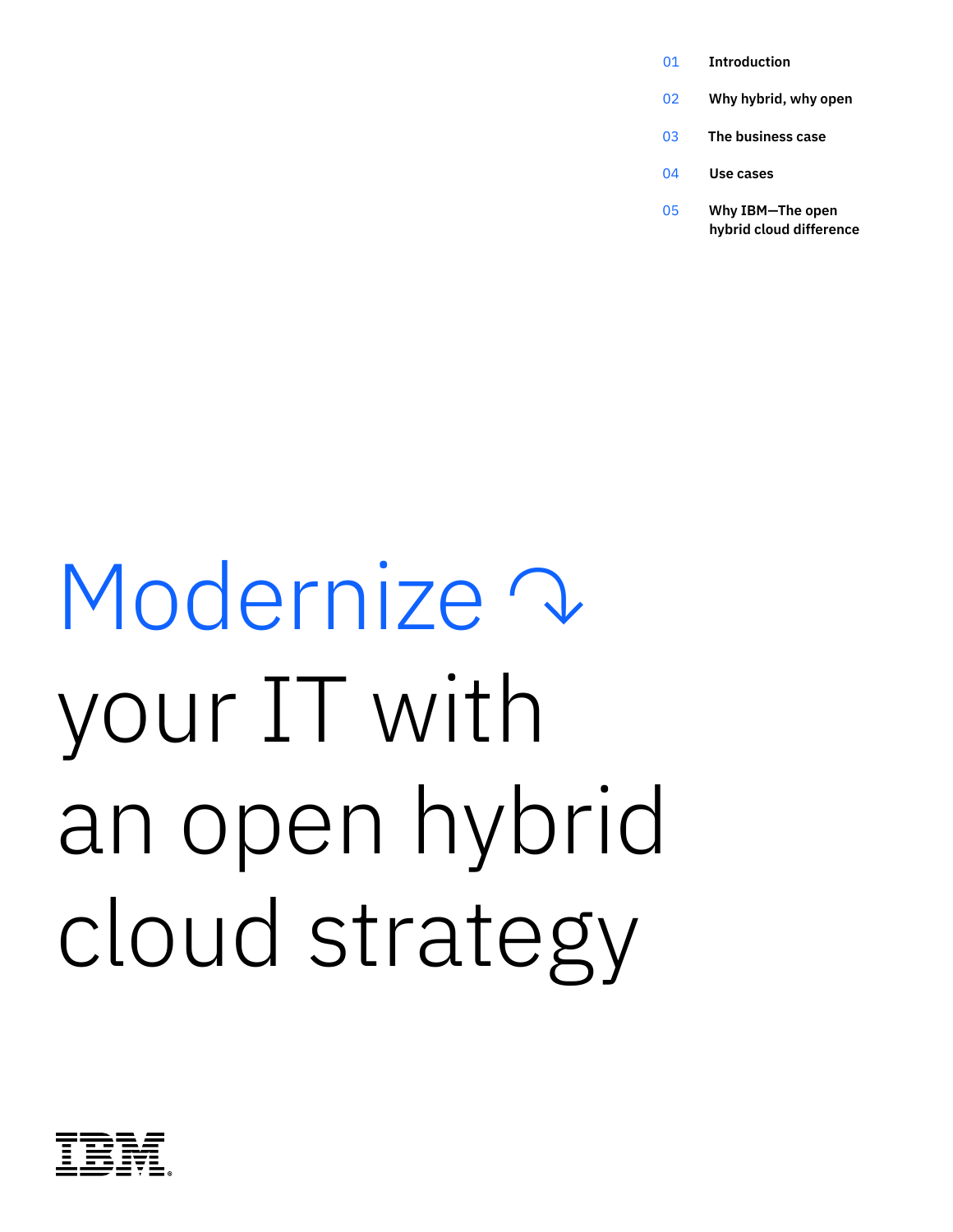Modern life is complex and the cloud connects us to it all. With an open hybrid cloud approach at the center of your IT strategy, you're connecting to a more rewarding future.

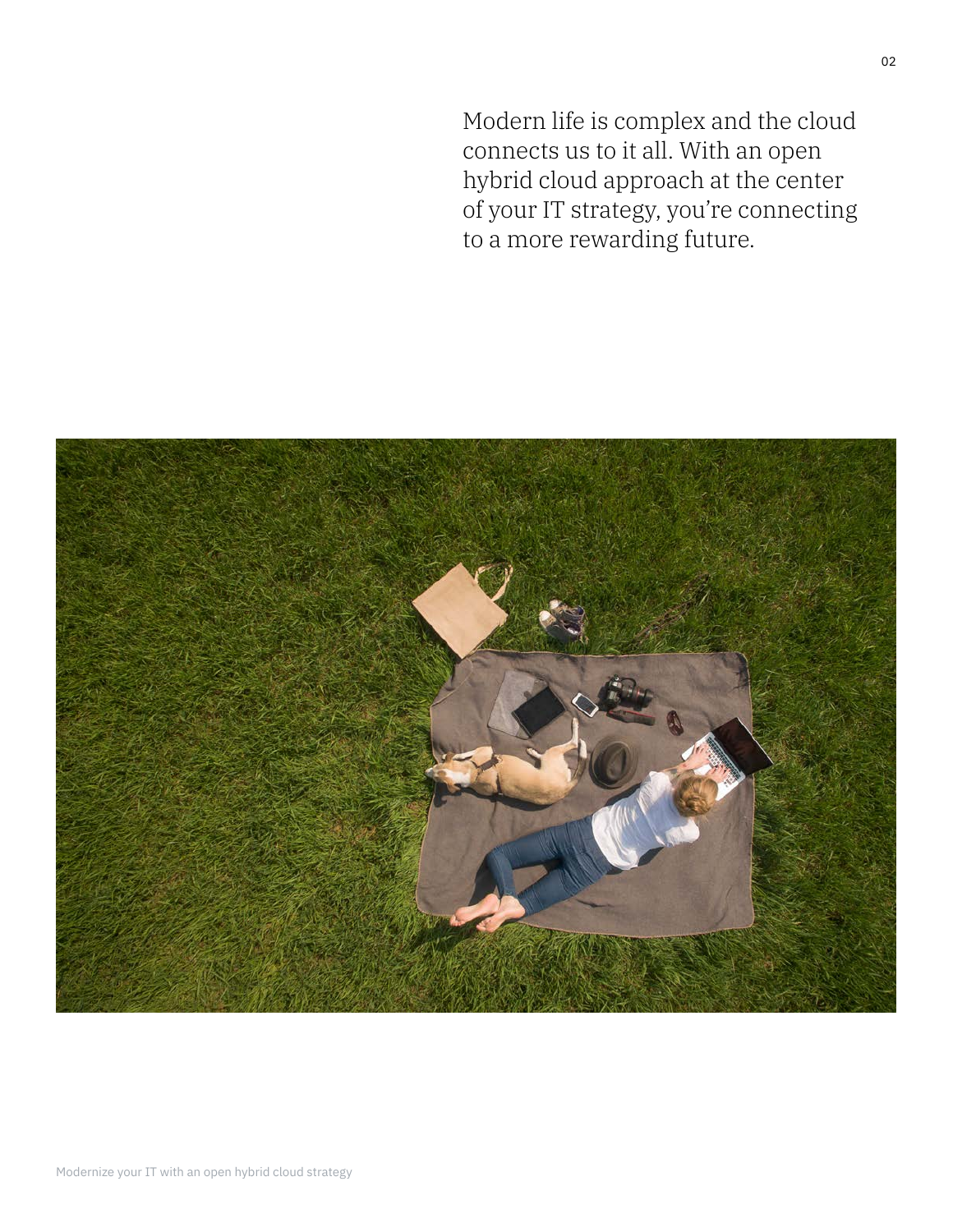# $\vert \ \rangle \vert$

### Innovation, security or speed? Yes, yes and yes.

"Hybrid cloud infrastructure based on open standards is key to realizing competitive advantage."3

Business today is dynamic and complex, and IT leaders are faced with dynamic, complex challenges. You must balance innovation and speed with flexibility, agility and security—and create IT environments that can adapt to spikier workloads, interdependent applications and more data at the edge to better connect customers, partners and employees. With all these challenges, it's no surprise that according to new research by Forrester Consulting "… only 21% of surveyed IT leaders said they are fully confident in the ability of their organization's current infrastructure to support growing application workload requirements."1

As an IT leader, you likely have a mix of clouds—public and private—along with your on-prem IT infrastructure. You also almost certainly have multiple cloud providers, making this a *multicloud* environment. The full-stack synergy between your mixed multicloud environments and your IT infrastructure including systems, services and storage—is your *hybrid cloud*.

An *open* hybrid cloud environment is built on an open-source architecture. It provides flexibility by working *within* your IT architecture—no matter what kind of architecture it is. Open allows you to orchestrate multiple cloud properties with your onprem infrastructure, creating a unified environment optimized for today's business demands that returns the most value on your investments. Of the nearly 1,300 IT leaders surveyed in 2021 for the Red Hat® report, *The State of Enterprise Open Source*, "82% are more likely to select a vendor who contributes to the open source community."2

Open is key to striking the right balance between innovation, security and speed to market.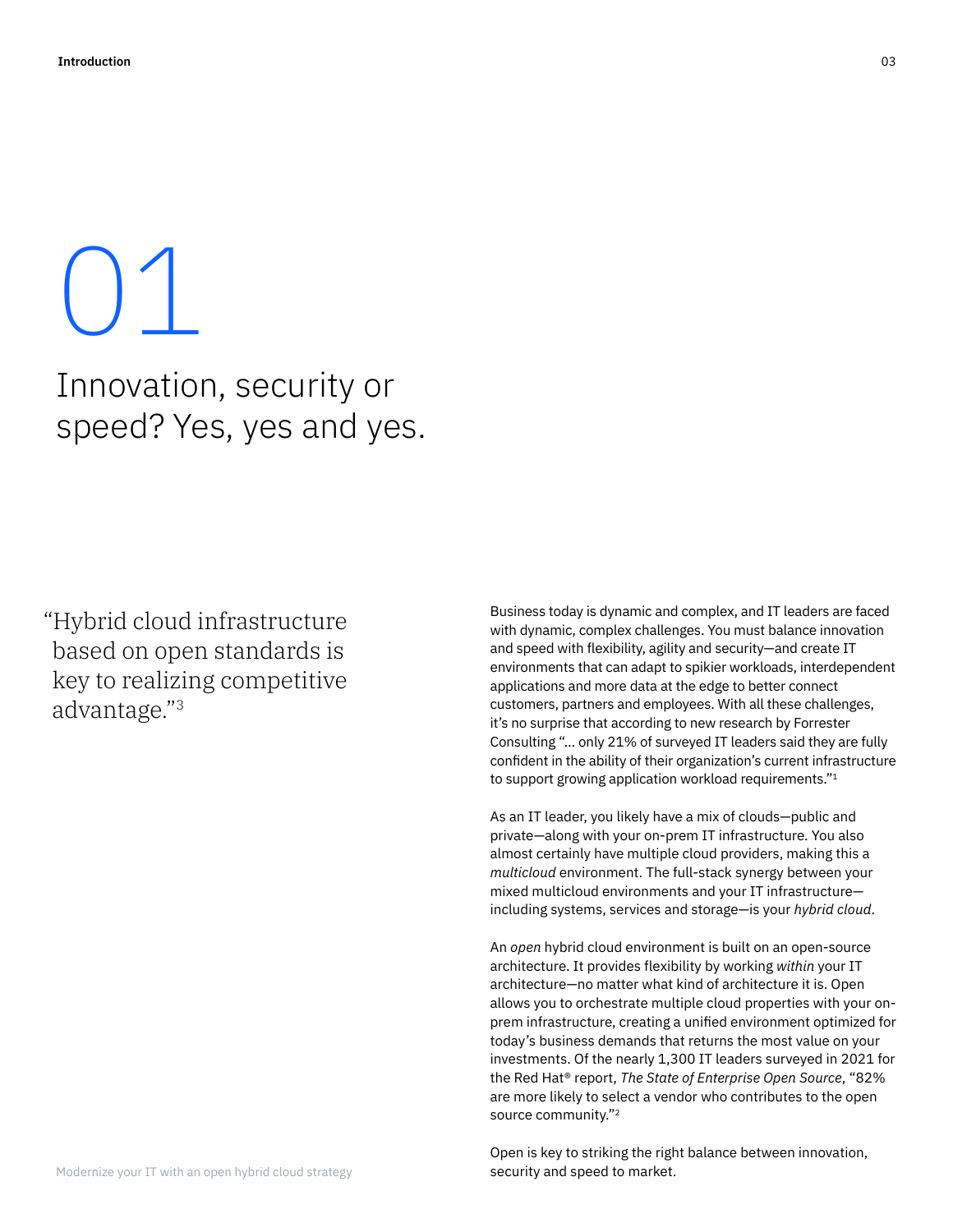$\bigcup'$ Why hybrid and why open

"Coca-Cola European Partners (CCEP) . . . has signed a multiyear agreement with IBM to accelerate its transformation to an open hybrid cloud environment." 4



The hybrid cloud value proposition is based on the idea that the value from transformation can be unlocked in a series of progressive steps. Choosing a hybrid path allows enterprises to build on their existing investments and get the benefits of cloud incrementally—often starting on prem—rather than waiting for a complete rebuild on public cloud. In addition, an *open* hybrid cloud approach can unlock value that might currently be constrained by silos which don't allow processes and data to connect across each silo.

#### **The main sources of value in an open hybrid cloud approach come from these five key categories:**

- 1. Increased business acceleration
- 2. Higher developer productivity
- 3. Increased infrastructure efficiency
- 4. Improved risk and compliance management
- 5. Long-term strategic flexibility

A study commissioned by IBM involved more than 30 leading organizations that have implemented different degrees of hybrid multicloud adoption. A key finding was that the greater the share of workloads consistently deployed on a hybrid cloud platform, rather than siloed in a public cloud, the more value was unlocked. According to the IBM Institute for Business Value (IBV), "the value derived from a full hybrid, multicloud platform technology and operating model at scale is 2.5 times the value derived from a single platform, single cloud vendor approach."5

Explore the smart paper, [Unlock the business value of hybrid](https://www.ibm.com/downloads/cas/PG8BJ8EK)  [cloud \(PDF, 611 KB\).](https://www.ibm.com/downloads/cas/PG8BJ8EK)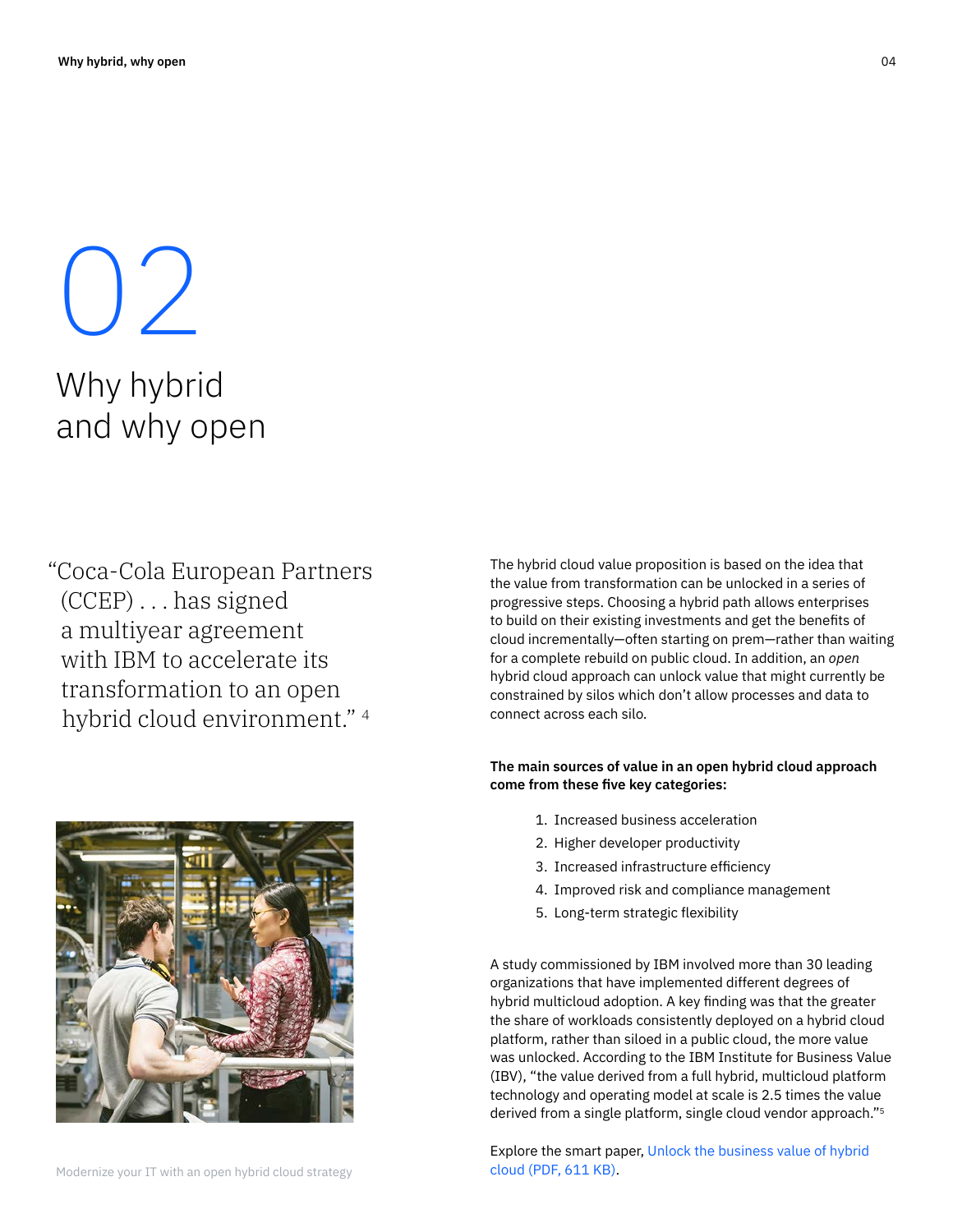## $\bigcup$

### Maximize the business value of your hybrid multicloud environment

"CIOs need to be able to offer capability that seamlessly integrates tasks across different types of clouds and entire IT infrastructures."5

The role of hybrid cloud as a source of strategic competitiveness is growing. To gain the most benefit from a complex, hybrid multicloud environment, IBV asserts, you need to be able to orchestrate across different types of clouds and IT infrastructures. You need an application development platform that runs on any cloud, and workloads that execute seamlessly across multiple clouds.5

#### **No matter what your business and IT transformation goals are, an open hybrid multicloud approach can help you:**

- 1. Foster greater innovation and reduce time to market.
- 2. Protect your data and manage regulatory changes.
- 3. Boost developer productivity while developing new product solutions more quickly.
- 4. Simplify complexity in your infrastructure while streamlining your operations.
- 5. Quickly adopt new technology while shifting your CapEx to OpEx.

All in an open hybrid cloud environment that enables multivendor portability and eliminates lock-in, with security at the core.

By adopting an open hybrid cloud strategy, you can create an integrated and unified cloud and IT infrastructure that enables all your environments to work seamlessly together. In turn, this ensures your organization can access the data it needs to do business while optimizing spend. All in the service of creating a delightful experience for your users that's nimble, flexible and cost-efficient—transforming your business without giving up what you and your users need.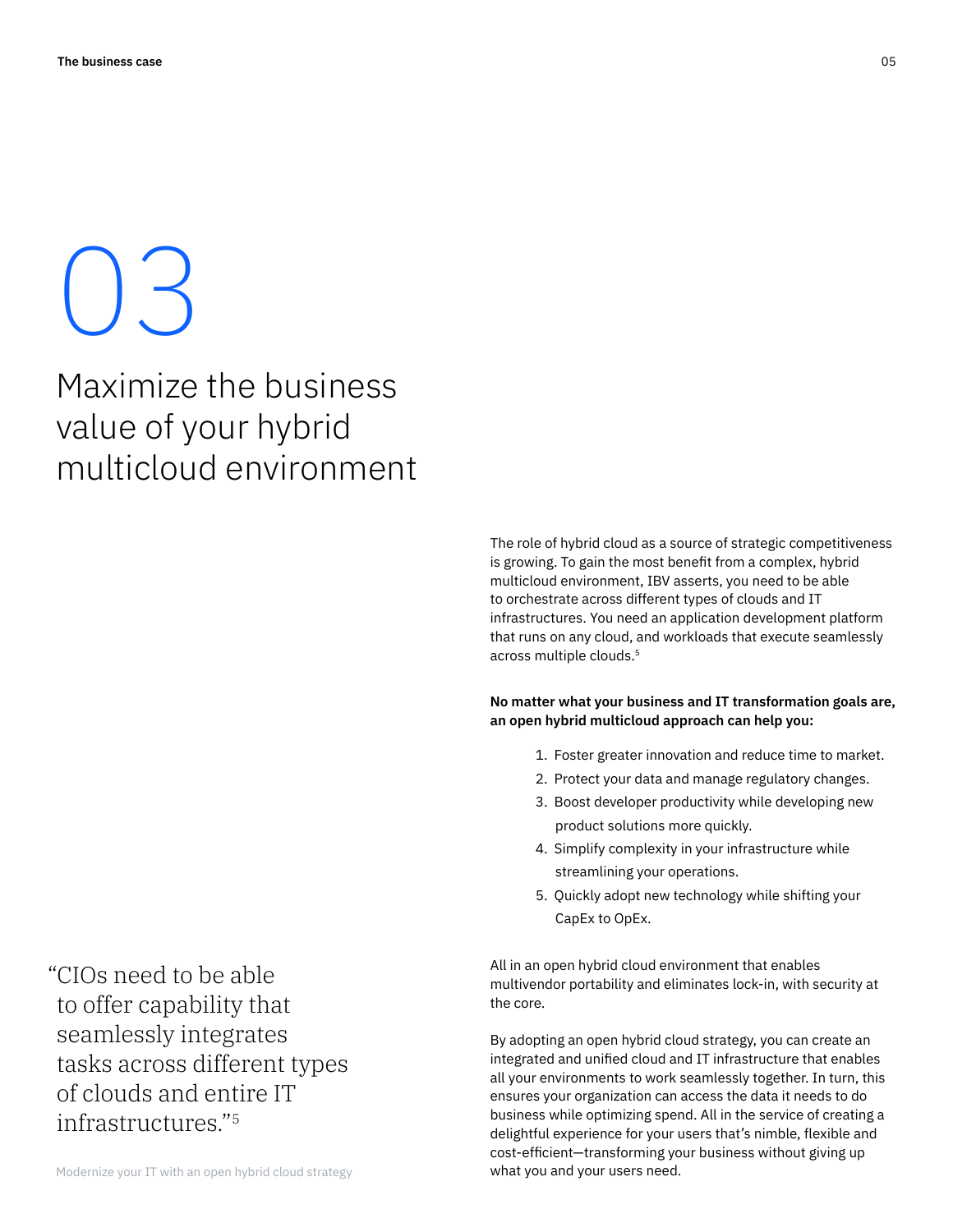# 04

Modernize and innovate with IBM's hybrid cloud strategy

An open hybrid cloud strategy integrates and connects your multicloud and IT infrastructure into a more efficient unit. It breaks down cloud silos and enables management and control across your hybrid cloud environment. And it helps you create an interconnected, open-architecture foundation, affording your business the flexibility and efficiency it demands.

Our open hybrid cloud approach creates a unified platform on which to run and manage your business. By integrating and connecting across all your multicloud environments and IT infrastructure, this will help you:



#### **Modernize**

Modernize your applications and data, connecting and integrating them across a distributed hybrid cloud environment.



#### **Optimize**

Optimize your infrastructure to democratize your workload deployments with agility and flexibility built in and consumed as a service.



#### **De-risk**

Anticipate risks before they happen to keep your regulated workloads compliant, more secure and resilient, spurring innovation.

IBM's hybrid cloud strategy is about meeting you where you are in your journey. You won't be asked to replace what you have or rebuild from the ground up. Our strategy focuses on understanding what your business and IT goals are and helping you achieve them in the most efficient way. This is a significant value differentiation designed to help optimize your resources and improve time to market.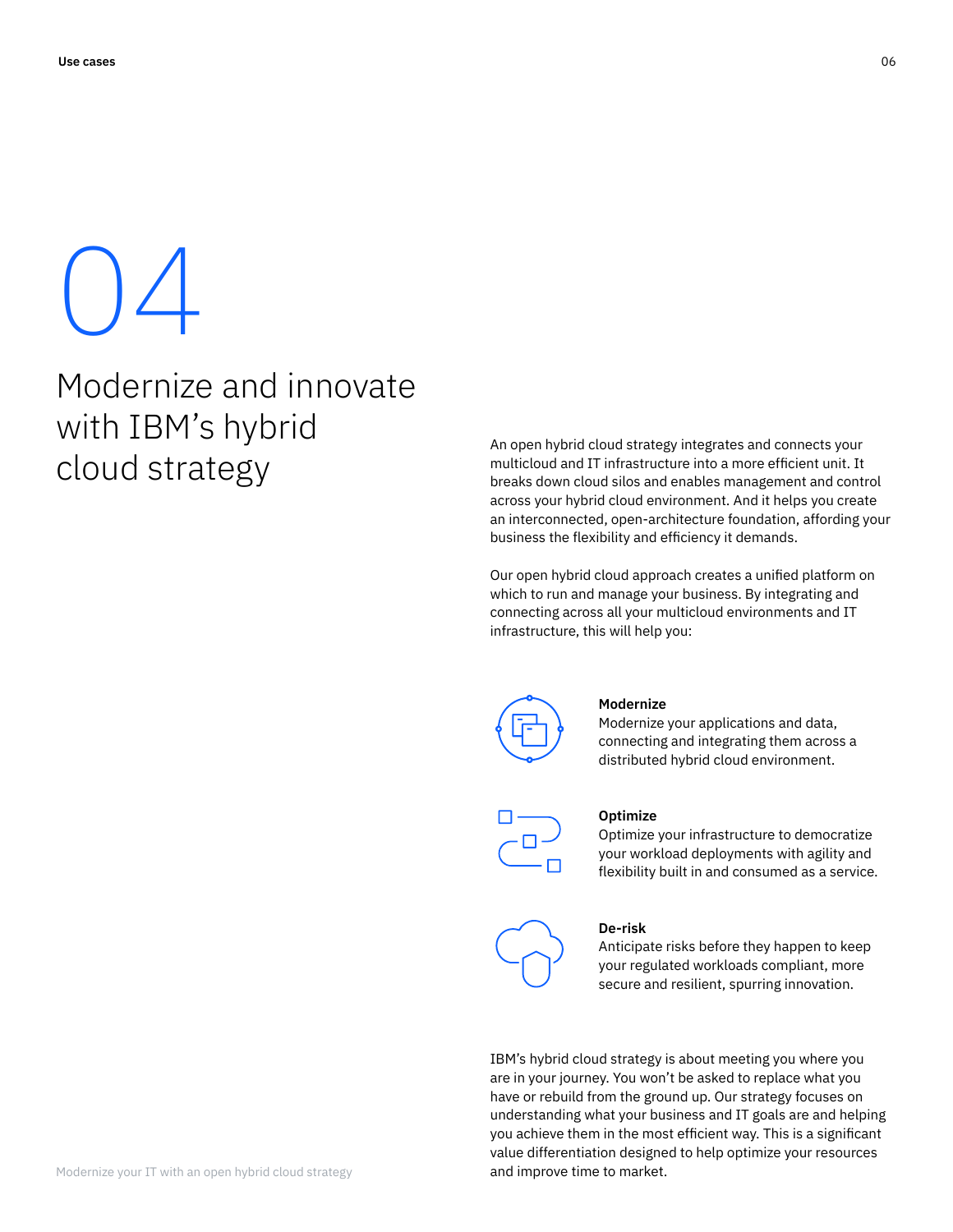### 05 A hybrid cloud strategy that integrates it all

"The selection of IBM's hybrid cloud architecture with Red Hat OpenShift gives us the flexibility to optimize across different public cloud platforms according to our future needs."4

**Peter Brickley** Chief Information Officer, Coca-Cola European Partners plc

#### [Explore our Coca-Cola case study](https://www.ibm.com/case-studies/coca-cola-european-partners/)  $\rightarrow$

#### IBM and Red Hat open your hybrid cloud environment

IBM leverages the open-source architecture rooted in Red Hat® OpenShift® to unleash the full potential of our hybrid cloud strategy. Red Hat OpenShift is among the most robust Kubernetes platforms, with full-stack automated operations to manage hybrid cloud and multicloud deployments—optimized for developer productivity and innovation. Together, IBM and Red Hat offer one of the most complete, comprehensive and extensible hybrid cloud platforms in the market today. When implemented, our open hybrid cloud approach integrates clouds and on-prem infrastructures to afford simple, frictionless interoperability.

With Red Hat OpenShift underpinning IBM's open hybrid cloud architecture, you get a single operating system and a containerorchestration platform that allows you to deploy applications without any hardware dependency—anywhere across your infrastructure. That means across your multicloud environment, too, creating an open hybrid cloud approach that provides the greatest degree of flexibility because it's vendor agnostic.

#### A cloud that's integrated and open

IBM and Red Hat will help you create an integrated cloud environment that is modern and maximizes the business value of your IT investments in the most efficient and cost-friendly way possible. Meet complex market demands and regulatory requirements while breaking down cloud silos, clearing the path for more innovation. Integrated and open, our hybrid cloud strategy supports the modernization of your applications and data and the optimization of your infrastructure to create greater efficiencies—and value.

For a deeper exploration of how to extract maximum business value from IBM's open hybrid multicloud approach, open the IBV smart paper, [Unlock the business value of hybrid cloud \(PDF, 625 KB\).](https://www.ibm.com/downloads/cas/PG8BJ8EK)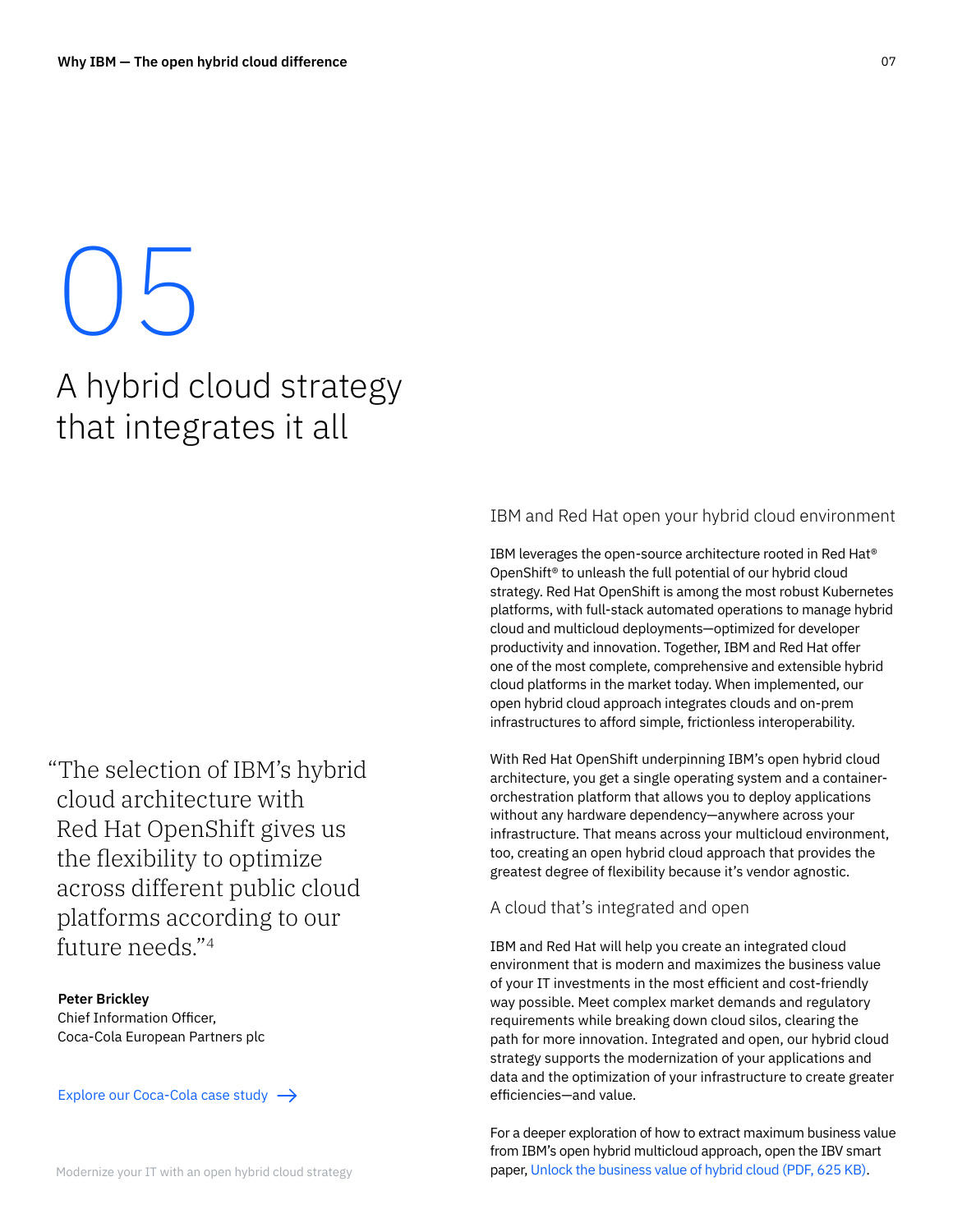

[Coca-Cola European Partners Leverage IBM's Open Cloud Architecture \(0:46\)](https://mediacenter.ibm.com/media/Coca-Cola%20European%20Partners%20Leverage%20IBM)

#### **Footnotes**

- <sup>1</sup> Are You Getting The Most From Your Hybrid Cloud?, A Forrester Consulting thought leadership paper commissioned by IBM, March 2022, [Register](https://www.ibm.com/it-infrastructure/us-en/resources/hybrid-multicloud-infrastructure-strategy/)  [here to download the report](https://www.ibm.com/it-infrastructure/us-en/resources/hybrid-multicloud-infrastructure-strategy/).
- <sup>2</sup> [The State of Enterprise Open Source: A Red Hat Report,](https://www.redhat.com/en/enterprise-open-source-report/2022) Red Hat, Inc., June 2022.
- <sup>3</sup> Outperforming Businesses: Realize 2.5-x value with a hybrid cloud [platform approach \(PDF, 1 MB\)](https://www.ibm.com/downloads/cas/LVGDJE9N), a white paper sponsored by IBM, Hurwitz & Associates, 2020.
- [Coca-Cola European Partners accelerates its strategic transformation](https://www.ibm.com/case-studies/coca-cola-european-partners/), 4 IBM case study, October 2020.
- <sup>5</sup> The hybrid cloud platform advantage: A guiding star to enterprise [transformation \(PDF, 340 KB\),](https://www.ibm.com/downloads/cas/QMRQEROB) IBM Institute for Business Value, June 2020.

08